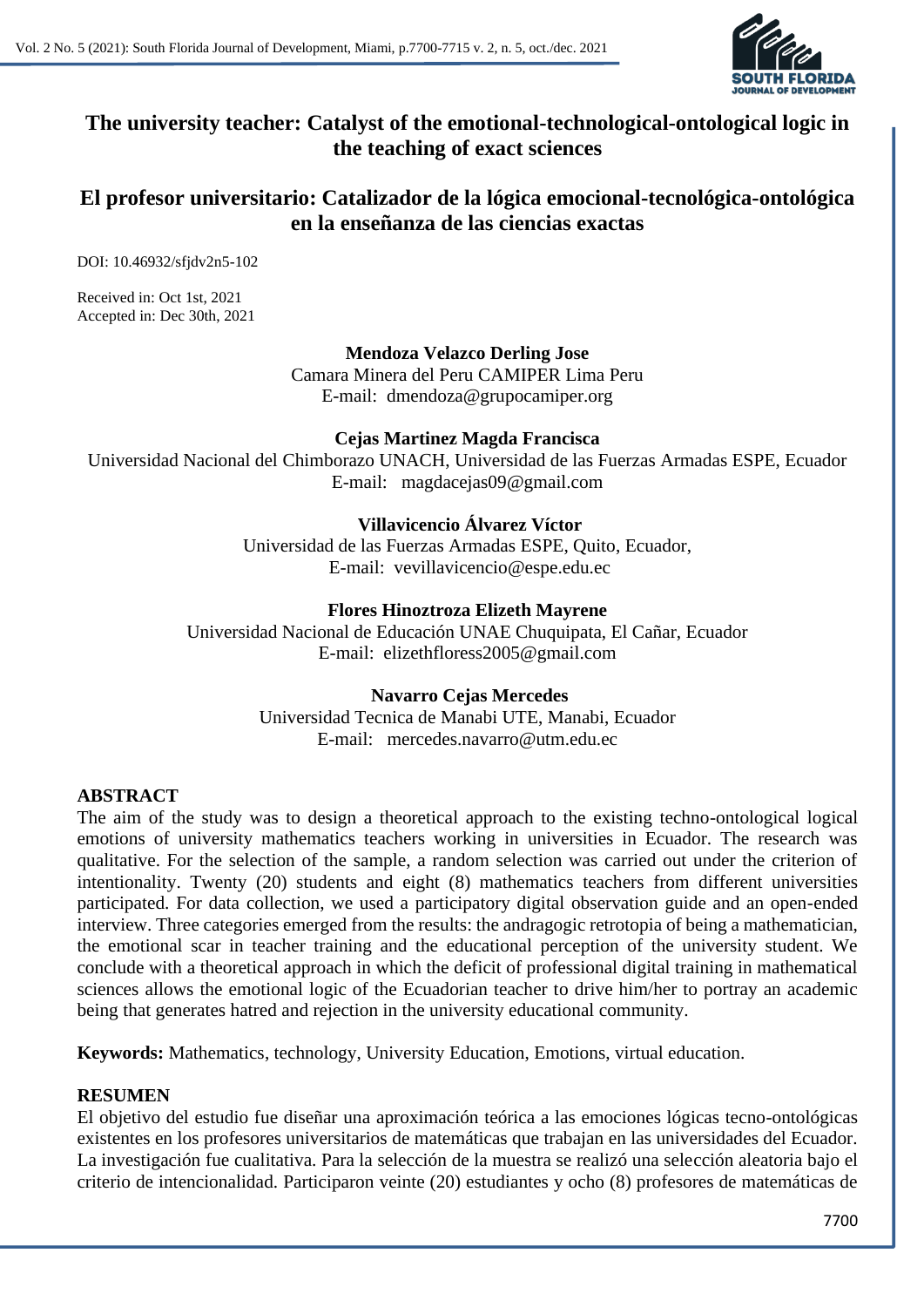

diferentes universidades. Para la recolección de datos se utilizó una guía de observación digital participativa y una entrevista abierta. De los resultados surgieron tres categorías: la retrotopía andragógica de ser matemático, la cicatriz emocional en la formación docente y la percepción educativa del estudiante universitario. Concluimos con un planteamiento teórico en el que el déficit de formación profesional digital en ciencias matemáticas permite que la lógica emocional del profesor ecuatoriano le lleve a retratar un ser académico que genera odio y rechazo en la comunidad educativa universitaria.

**Palabras clave:** Matemáticas, tecnología, Educación Universitaria, Emociones, educación virtual.

#### **1 INTRODUCTION**

The Covid-19 pandemic is currently being experienced worldwide, forcing a definitive change in academic activities from face-to-face to virtual mode. Universities are developing socialization processes among the members of the educational and scientific community. These processes seek the best alternatives for the training of their actors at a technological and virtual level. In this sense, training is framed within the framework of aspects that allow for its adequate development. For this reason, various processes are assumed, technological and mathematical education, which is presented according to the evolutionary stages of being. University education administered in both public and private universities. They offer society all the courses in the university curriculum, English, physics, chemistry, biology, geography, history, among others.

This situation progressively favours the inter-disciplinary and trans-disciplinary approach of the university system. The insertion of professionals contributes to the andragogical spaces of knowledge that promote professional development. They also raise the development of situations where the professionalism of the university teacher is promoted.

The university teacher must have full mastery of didactics, andragogy and pedagogy. The complexity of the above is assumed from an integral perspective, given the need to study the practices of university teachers. These perspectives are within the framework of mathematics, emotions and technology. To this end, research is carried out based on the rigorousness of the scientific method. Assuming the study of the techno/ontological emotional logic of university mathematics teachers in Ecuador.

# **2 THEORETICAL SUSTAINING**

# 2.1 THE CURRENT ANDRAGOGIC RETROTOPIA OF THE MATHEMATICAL BEING

Mathematics is a universal science that is very useful and has many benefits in the learning of other disciplines. Mathematics fosters the development of science and technology; it plays a role in the advancement of human thought. Mathematics can reveal hidden patterns that can help humanity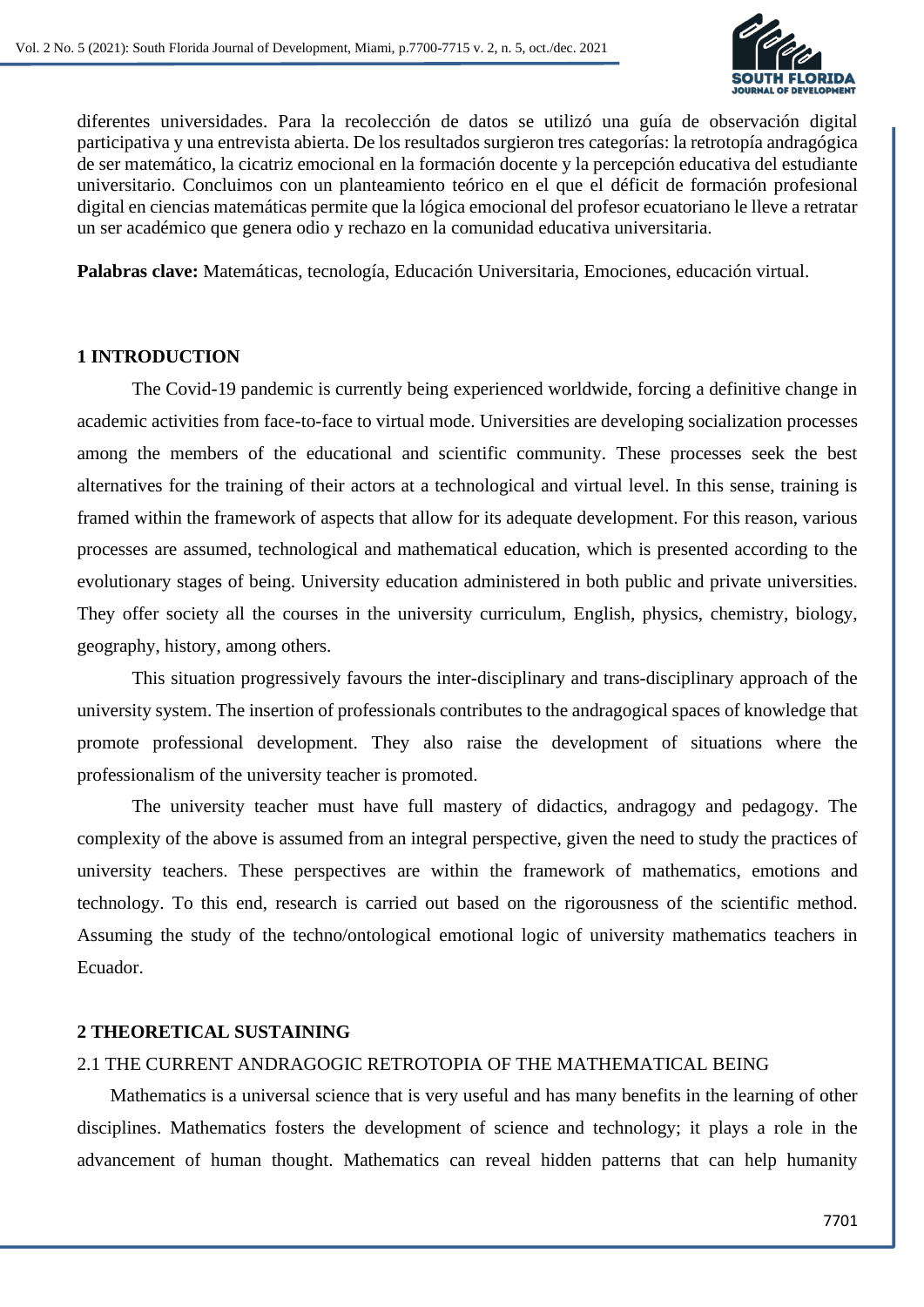

understand the phenomena around them (Fatima, 2012). In the activities of life, humans will never be separated from mathematics. Many human activities are carried out using mathematical concepts. Likewise, many problems are tackled using mathematical models as a method to solve them (Arévalo *et al*., 2021).

Melgarejo (2015) points out that we conceive of mathematics education as a discipline. It is a set of organised knowledge, the object of study of which is the relationship between knowledge and its teaching. For mathematics teaching to be generated, there must be knowledge, so that both elements constitute a phenomenon that serves as a guide. There must also be a critical approach to the teaching of mathematics. The teaching of numeracy is also known as mathematization, according to Treffer (2008). The cited author states that mathematizing is organizing and structuring the information that appears in a problem. It is identifying the relevant mathematical aspects, discovering regularities, relationships and structures.

Retrotopia according to Bauman (2017), exalts a conscious and incisive yearbook on nostalgia for a past considered better in comparison to the current situation. In relation to mathematics, mathematical retrotopia is consolidated with beliefs to the educational environment. The main goal of learning mathematics is to develop problem-solving skills. Based on mathematical retrotopia, the past as an applied method is questioned. Retrotopia applies a comparison between the traditional method (face-to-face education) and the current method (virtual education on educational platforms).

To perceive this definition and its occurrence within mathematical instruction, it is necessary to understand the past. It is necessary to verify whether the didactic techniques and strategies of face-to-face teaching were effective or not. To verify effectiveness, they must be applied in an impartial research environment to obtain accurate data on the construction of meaningful learning (Ortiz *et al.,* 2021).

#### 2.2 THE EMOTIONAL SCAR IN TEACHER TRAINING

Teacher training is one of the most important elements in the development of education. It aims to strengthen the teaching and learning process. Pizarro (2013) argues that teaching is a profession whose specificity focuses on teaching. In this case, the training of the teaching professional lies in providing the subject with a series of knowledge. Knowledge that serves as a basis for teaching at the level at which he or she is professionally placed. It is also necessary to be committed, given that their actions are intentional. To achieve training, the subject "prepares to train", and this is where the true essence of this committed work lies.

Universities live a very different reality with the Covid-19 pandemic. Many teachers are preoccupied with fulfilling a programmed of digital content and most of the time leave aside the motivational interests of their students (Mendoza, et al., 2021). Díaz (2002) points out that "very few teachers explore students' opinions or suggestions". He also mentions that "we do not provide space for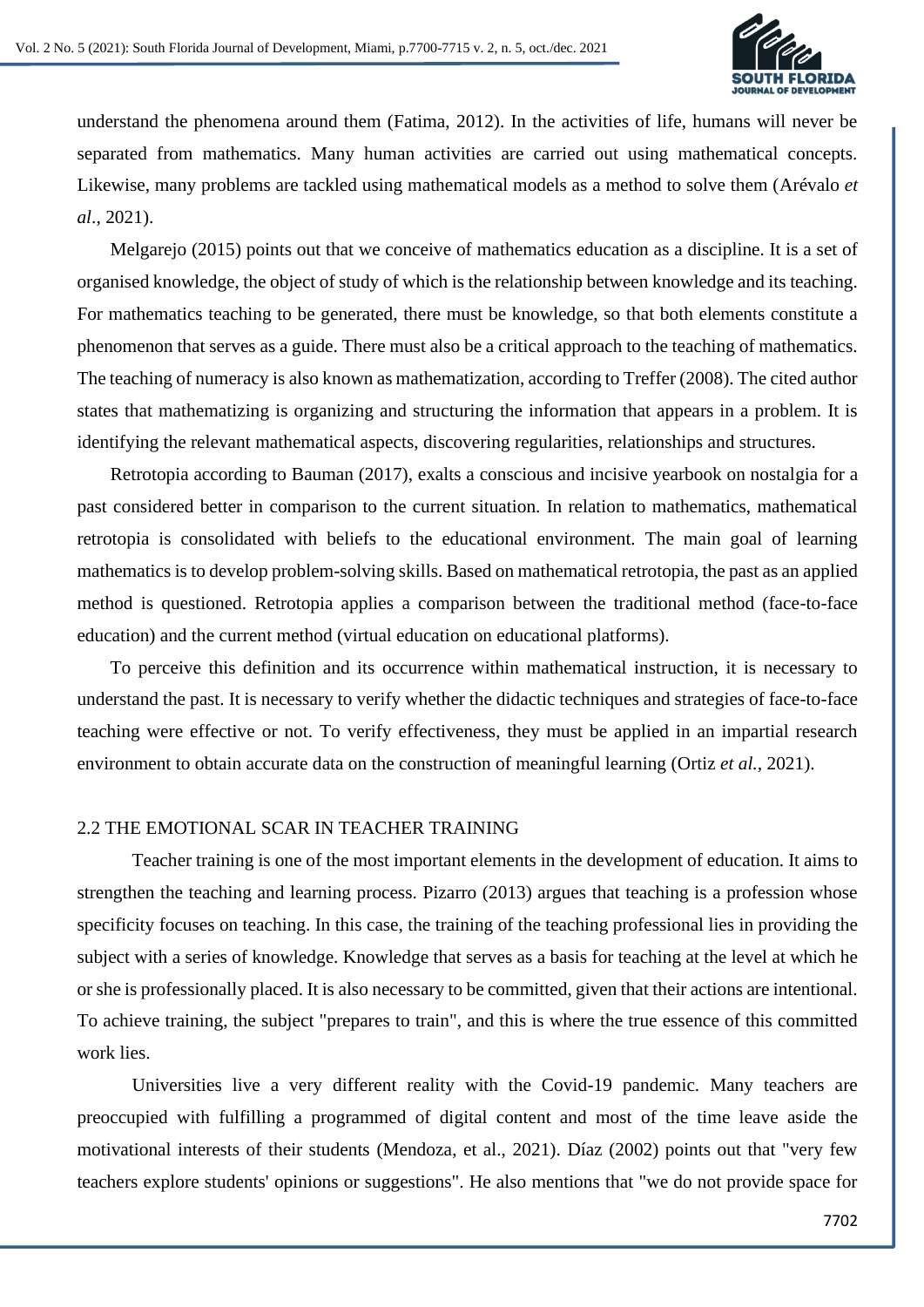

them to put forward their own options for educational work". Only in this way can we see if we are failing in something indispensable in education. The teacher becomes only a transmitter of knowledge. The concern goes on until the moment the student passes the evaluation of the subject. After passing, the knowledge necessary for daily life is left aside. Teachers in general have lost their commitment to the development of an adequate training process. They jeopardies the development of the university student's thinking, including emotionality. In this case, it must be argued that teachers have given more importance to the conceptual part than to procedures. Procedures are required for the achievement of adequate teaching. It must be argued that the development of the human being is a function of thinking and this is not being considered (Yerizon et al. 2018).

The teacher must pay attention in a specific way to the situations specific to the content. Sometimes they ignore treating the student as a subject with emotions, thus compromising the development of emotional intelligence in the students. Teachers do not adopt strategies that contribute to this end. Salmeron (2000) points out that schools are taking it upon themselves to curtail the emotions of the very young. The teaching is as strong as steel, i.e. they are not allowed to have feelings. In today's virtual classrooms, computers are more important than people. Expressions of affection, affection and in many cases even pain are left aside.

According to Mohd et al. (2016), it is necessary to indicate that universities hardly promote the development of technological emotions. They only develop excessive content, where there is no time for the expression of emotions. In this way, students are held back from developing emotional intelligence. This leads to the rejection of actions where expressions find a place. For example, there is evidence of university contexts lacking in emotions and humanism, where individualism prevails. All this to the point that the development of appropriate actions is left behind. Actions for the construction of phenomena inherent to the development of the subject's thinking.

The above situation is present in ten (10) Ecuadorian universities during the 2020-2021 academic year. It was possible to appreciate that due to the pressure of complying with the virtual programmed, teachers put aside creativity, didactics and motivation in their classes. This turns them into professionals with routine, obsolete and/or traditional methods. Although there is a high level of commitment and dedication to ensuring that students obtain good marks in the different academic tests. It is also evident that teachers are leaving aside the involvement of emotions. Emotions are considered a necessary competence for the explanation and development of mathematics according to Mendoza et al. (2018) and Amalu (2018).

In the light of the above, emotional intelligence is the way we act in certain moments. Whether it is expressions of anger or joy, the way human beings react to any situation is very different. These situations play a fundamental role in the management of emotions. According to Garcia (2011), "the most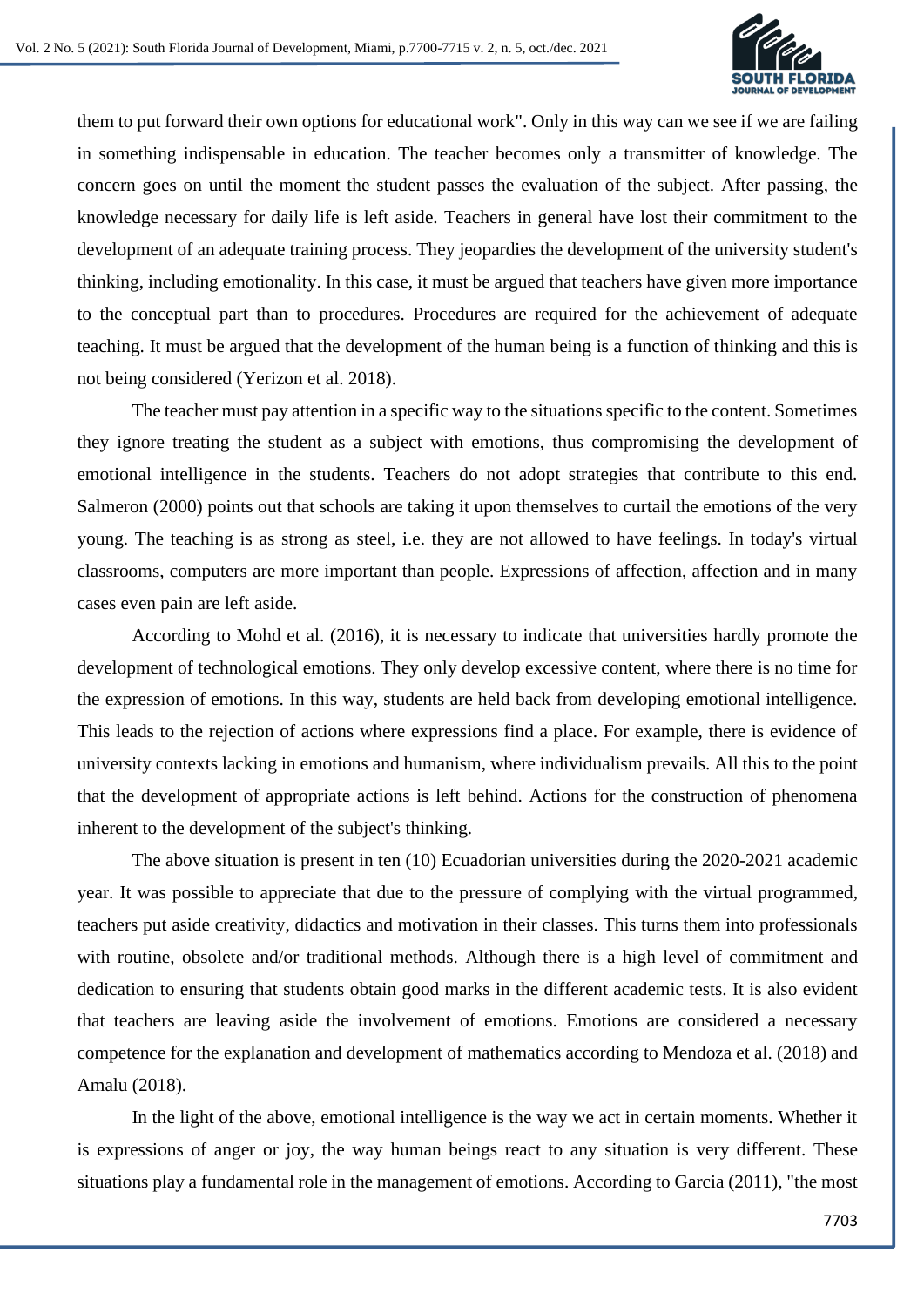

significant attribute of interpersonal intelligence is the ability to understand and interact with others" (p. 7). These attributes indicate that interpersonal communication is intelligently concerned. It is also possible to distinguish the emotions, temperaments, motives and intentions of others (Goleman, 1996).

## 2.3 THE EDUCATIONAL PERCEPTION OF THE COLLEGE STUDENT

The educational process and academic production are linked to the concept of university competences (Iranzo et al., 2018). Educational development and empowerment are what is sought in the course of everyday university life. Not only as a procedural dynamic of knowledge construction, but also in relation to know-how. The aim is to make progress in skills, abilities, attitudes, intrapersonal and interpersonal relationships and with the environment in which the student develops (Mendoza et al., 2019).

According to Katartzi & Hayward (2020), nowadays in times of Covid-19 pandemic and virtual education, students need to be technologically prepared. Students' personal approaches and visions originate from the moment they start university. The customs or beliefs of virtual education are not like face-to-face education according to the student body (Bottia, et al., 2020). University education has always tried to do its best, but inevitably students must join courses where they must reinforce and really learn the contents. Sometimes students only study to pass tests (Bottia, et al., 2020). For Young, et al., (2020) fortunately students pay special and due attention to their participation in and organization of university education only at the end of their studies.

Recent studies show that less than 30% of students have a good sense of direction in higher education. But 70% have poor decision-making or career choice skills. Today's student body perceives their university education with a particular focus on their view of learning, responsibility, commitment and satisfaction. These approaches are taken up by students through responsibility, education and learning (Guo, Hong & Coates, 2020).

Lack of research in high school is a negative trigger for students at university. Students perceive higher education as a big turnaround or change in preparation. Similarly, students rely on the opinions of other peers. They do not compare opinions from various sources or levels about university educational processes. Therefore, students do not really value their virtual education. Many find it unemotional and boring and it decreases performance. For others, it is becoming more popular to rush through virtual education to obtain a degree without appreciation or affection for the course. There is also research indicating that students believe that having an education is a guarantee of a good job in the future. But this vision or belief generates changes or ruptures when living a reality different from the one promised by the university (Krishnapratap, Dasgupta & Vispute, 2020).

According to Spindel (2020), students must show respect for themselves and their own development. The understanding of how students perceive their virtual mathematics activities should be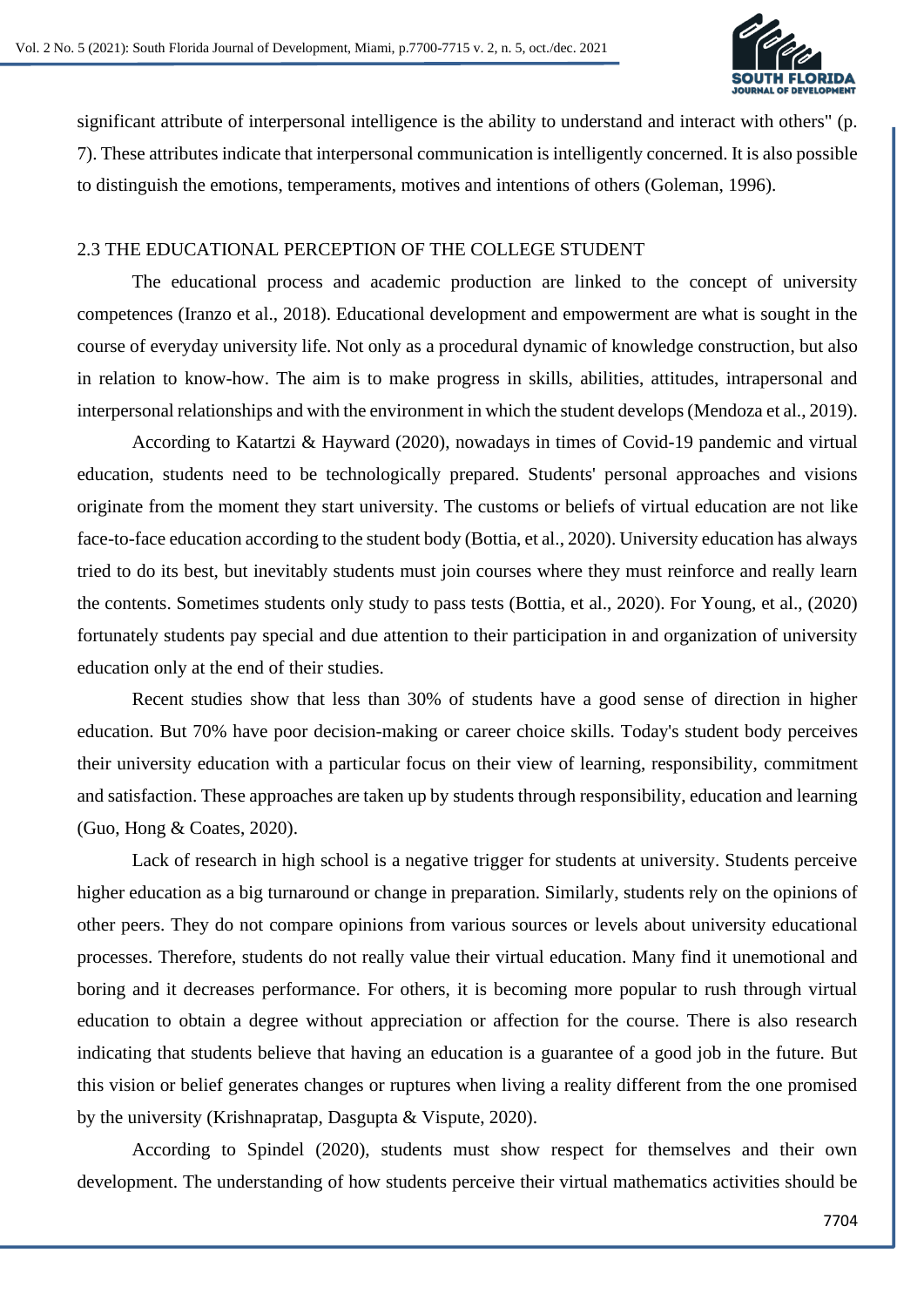

clarified as early as possible. Students can begin to understand the value of their own contribution and investment in education, then value their experience. Motivating interest in learning mathematics is therefore an unavoidable and indispensable task. It is necessary to innovate in virtual classrooms, especially as teachers must keep pace with the world. It is not possible to continue educating a generation using practices that are out of technological context, obsolete and competitively backward. Students and the world today are immersed in environments in which they are harassed. Harassed by inordinate flows of information, which allows them to have negative academic knowledge of educational sciences.

#### 2.4 OBJECTIVE OF THE RESEARCH

To develop a theoretical approach to the existing techno-ontological emotional logic of university mathematics teachers working in Ecuadorian higher education institutions.

#### **3 METHOD**

The research was designed under a qualitative approach. Study of the phenomenological paradigm. This paradigm seeks to know the meanings that individuals give to their experience, through the process of interpretation. Through the qualitative design, mathematics teachers and students define their environment and act accordingly (Guerrero et al., 2017). Based on the qualitative scheme, 10 universities that develop pedagogical components were selected. The non-statistical purposive sampling technique was applied. This method facilitated the selection through arguments of the population. Otzen and Manterola, (2017) recommend using this technique in research settings where the sample and population are diverse and small. The researchers sent digital letters via email for virtual research participation. For reasons of prevention and Covid-19 health logistics, no face-to-face activities or crowding were allowed. Twenty (20) students from different careers participated. Students who are between 6 and 10 semesters. They are considered capable and committed students. Eight (8) mathematics teachers were chosen, graduates from different national and international universities. Both sets were considered as key informants (students and teachers).

#### **4 RESEARCH INSTRUMENTS**

Two instruments were used for data collection. The first instrument was the non-participatory digital observation guide (see Table 1). The researchers accessed the virtual mathematics activities with the mutual agreement of the teachers and students. Observation allowed the researchers to obtain information about the phenomena or events as they occur in the environment (Rekalde et al., 2014).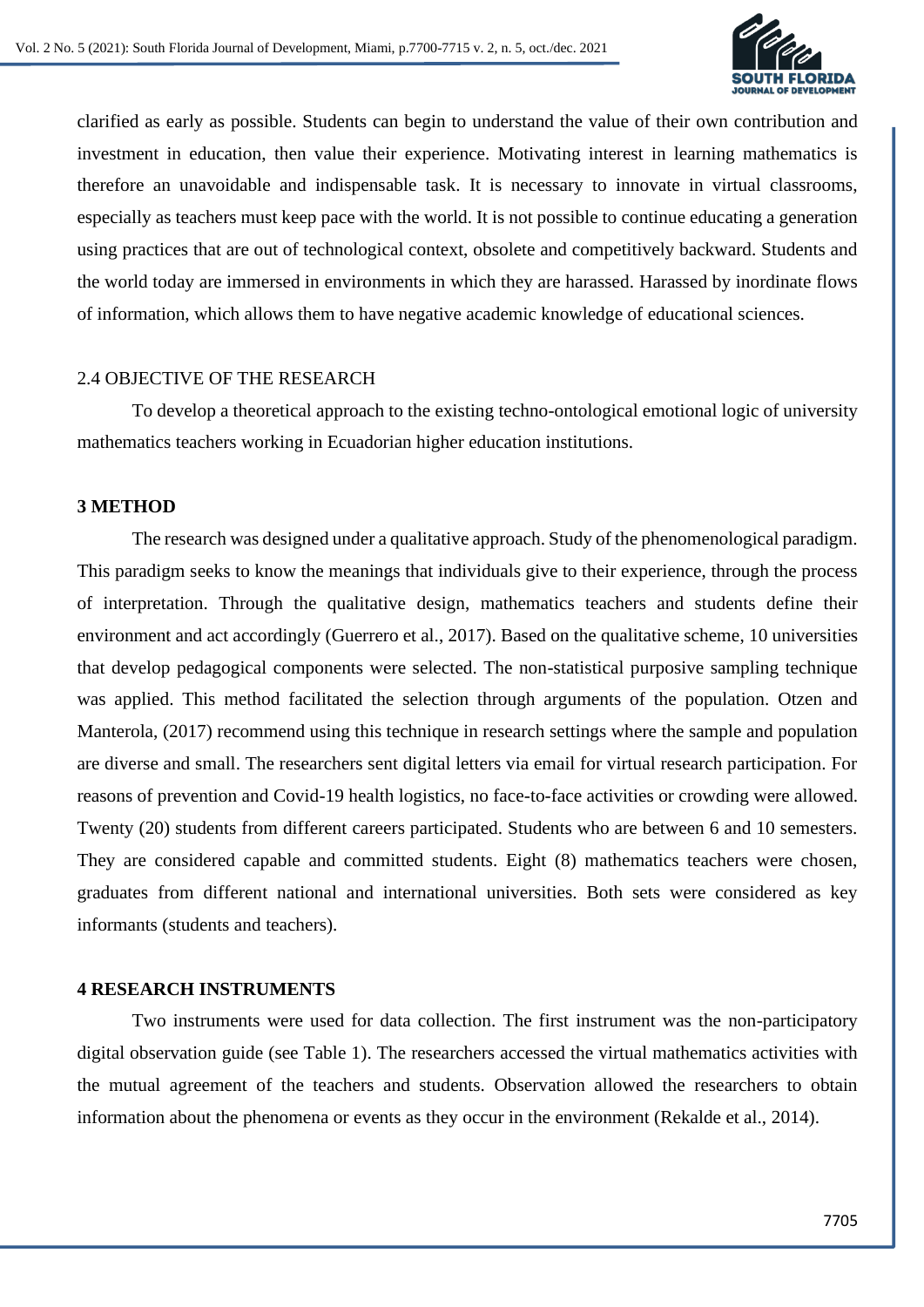

| Table 1. Digital observation guide applied by researchers in math activities. |                                          |
|-------------------------------------------------------------------------------|------------------------------------------|
| Research by the university math teacher                                       | Observation guide<br><b>Observations</b> |
| Time for Math activities:                                                     |                                          |
| Duties, tasks and digital tools attached:                                     |                                          |
| Type of platform or virtual system of activities:                             |                                          |
| Organization and structure of classes:                                        |                                          |
| Student-teacher relationship                                                  |                                          |
| Behaviors:                                                                    |                                          |
| Emotions:                                                                     |                                          |
| Affections:                                                                   |                                          |
|                                                                               |                                          |

As a second instrument, the semi-structured web interview via Google Meet was applied. Individually, the interview was applied to obtain specific information on teachers' and students' vision and understanding of university mathematical training. Questions were opened (see Table 2).

| Table 2. Questions asked in the interview with teachers and students.                                        |       |
|--------------------------------------------------------------------------------------------------------------|-------|
| Research by the university math teacher                                                                      | Date: |
| Informant:                                                                                                   |       |
| Questions:                                                                                                   |       |
| How you define a math teacher?                                                                               |       |
| Numerical sciences are easy or complex?                                                                      |       |
| How you rate virtual math activities?                                                                        |       |
| In the process of teaching and learning mathematics you strategy<br>or teaching resource recommend applying? |       |

Table 2. Questions asked in the interview with teachers and students.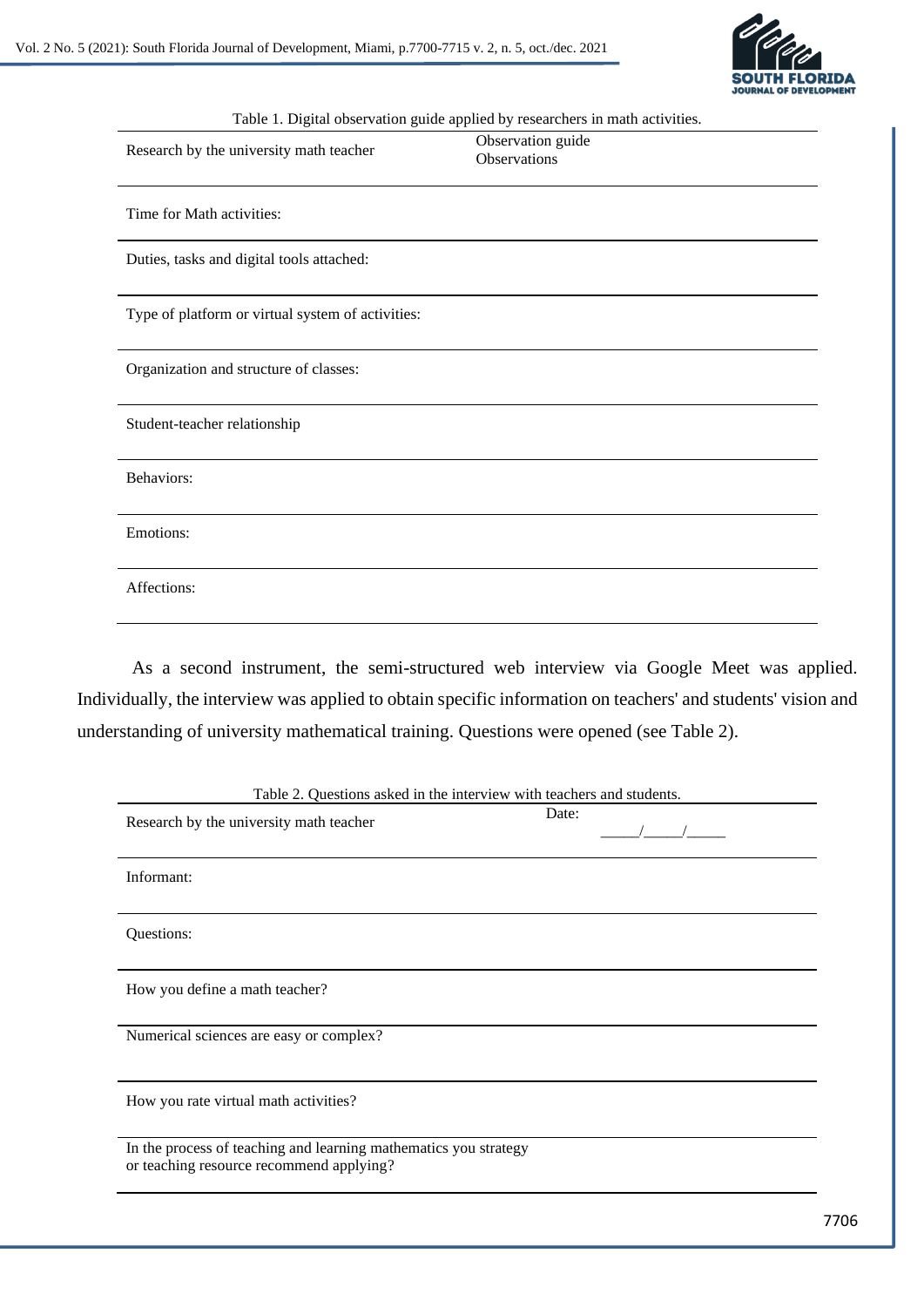

## **5 DATA ANALYSIS PROCEDURE**

The interview data were transcribed using the current version of Dragon Naturally Speaking software. The transcripts were then coded and the testimonies were placed as D.1. D.1 represents the accounts expressed by the first teacher. Similarly, D.2 represents the second teacher's account. Based on the students' testimonies, code E.1 was used. E.1 represents the dialogues expressed by the first student. In succession (E.2) the second student. For the analysis of the data, the theoretical triangulation method recommended by Gaitán and Lozano (2012) was used. These methods allow the formulation of theories or theoretical approaches that emerge from the contrast of qualitative data (interview, observation, theories, studies of critical authors and contributions of the researchers). For the digital contrastation of data, the qualitative analysis operating system ATLAS.ti version 8 was used. The software produced the emerging categories that provided the theoretical formulation of the research (Mendoza et al., 2020).

## **6 RESULTS**

After triangulating the theoretical underpinnings of the research with the data collected from the interview and observation guide, the following categories emerge:



Among the data provided by student E.2, he indicates that "mathematics teachers always emphasize a nostalgic past". Similarly, E.5 says, "mathematics education had better results in previous years". In this way, a frequent cycle is created, which is transmitted by the students. Indicating that in the past they taught and learned in a better way, as opposed to nowadays. According to what has been expressed, when studying virtually everything is easier, quicker and simpler to solve. Mathematical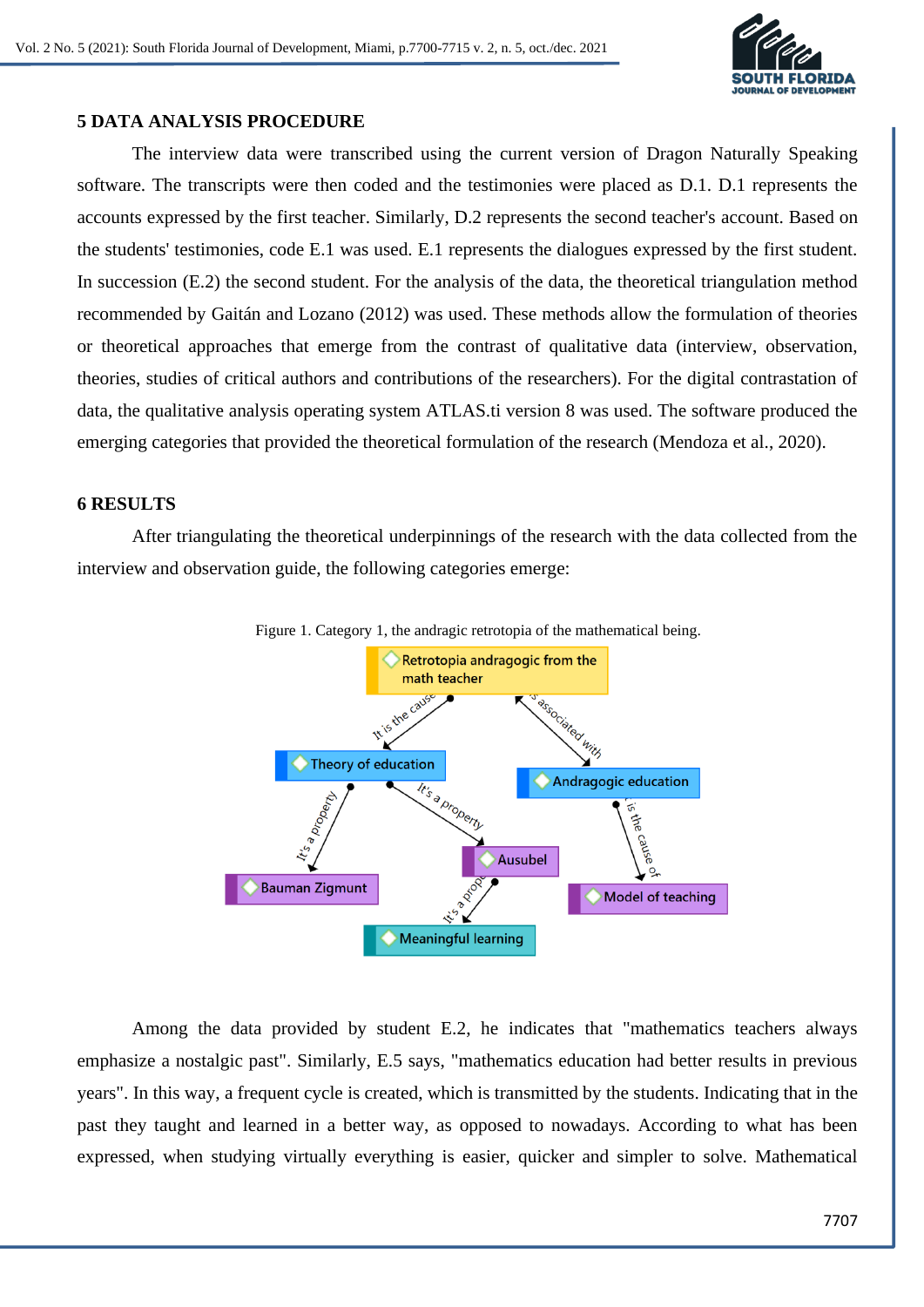

problems can be solved because they are already on the web. For E.18 "it is difficult to understand the classes, since everyone in the virtual classroom must coordinate the questions or doubts", synchronization is described as a discomfort in the virtual modality of the students. As for the face-to-face mode, for E.20 "two years ago when we were in the classroom, we could ask questions and it seemed more comfortable and practical to do exercises" (Figure 1).

Teachers D.2 and D.8 in their interviews made a comparative emphasis on the use of "calculators or mathematical operating systems such as Wiris and GeoGebra that solve everything". Informant D.3 emphasized that "many teachers are uncomfortable or annoyed to see a student solving with the help of digital systems, that is an obstacle to meaningful learning". On the contrary, according to E.15 "teachers must accept that we use digital resources to solve calculation tasks, so nothing makes sense in virtual education". Based on the observations in the participatory activities. It was possible to perceive an educational system where the teacher highlights the difficulty of the virtual teaching and learning process. They also state that it is difficult to guide students without being face to face. After contrasting the testimonies, the observations and the theoretical underpinnings of the research, the Atlas.ti software produced the first category (see Figure 1). Category 1 of an emergent type called andragogic retrotopia of the university mathematics teacher. The retrotopia as a theoretical basis of the author Bauman, (2017) where the relationship of sociology with meaningful learning and the theoretical contributions of Ausubel (1976) is manifested. In this way the student perceives the image of the mathematics teacher. In a symbolic interactive way with technology or online education, the student detects the image of an academicist or rigid education.



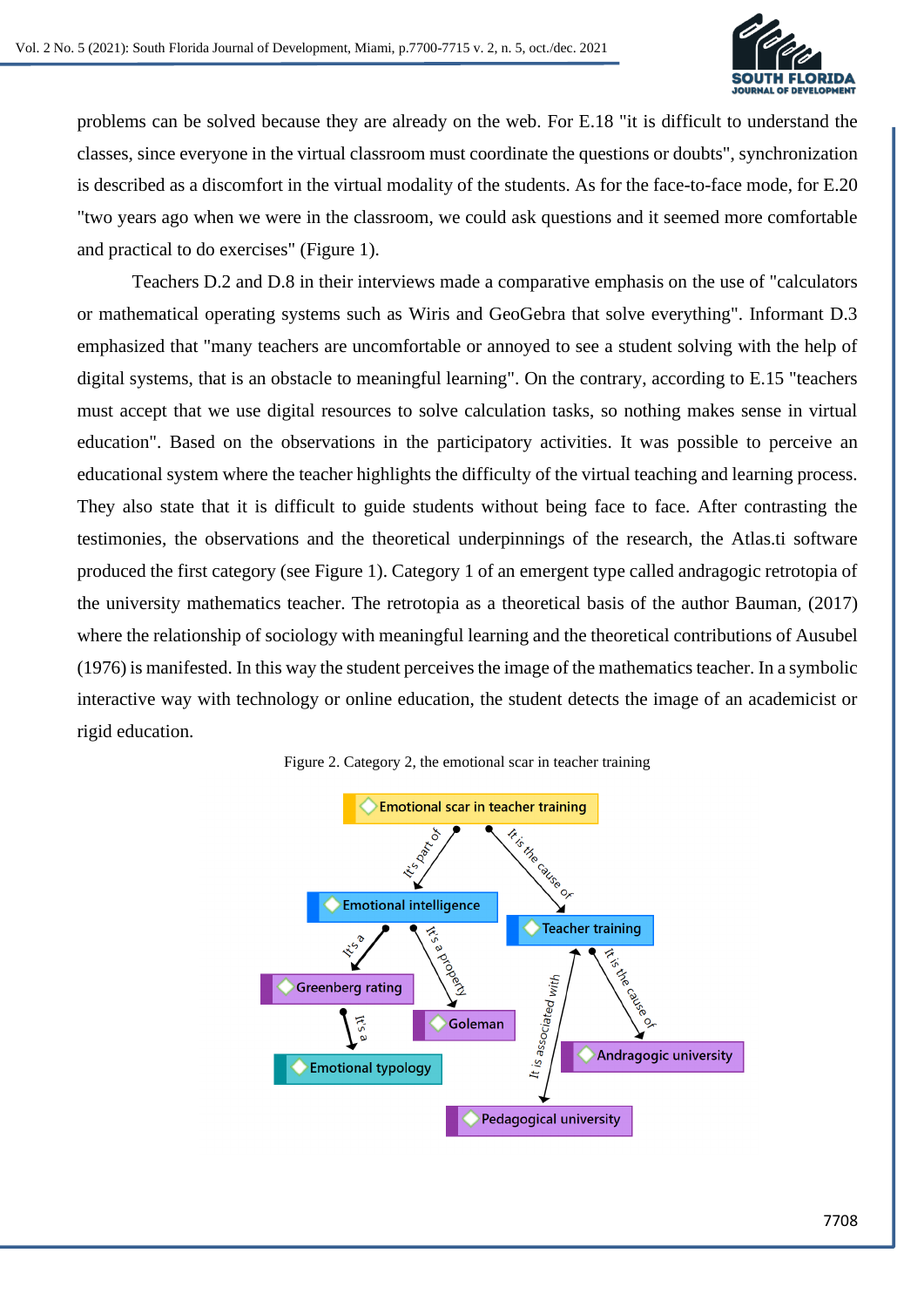

The emotional scar in teacher education emerges as the second category (see figure 2). This category is supported by Young and Suri's theory (2020) that there are six basic emotions (fear, anger, sadness, disgust, surprise and joy). Emotions are classified into primary healthy, primary unhealthy, reactive and instrumental emotions (Young and Suri, 2020). A second theory is that described by Goleman (1996), of emotional intelligence. Defined as the ability to recognise one's own feelings and those of others. Based on the observations and testimonies described, E.18 emphasized that "teachers have a thirst for revenge against us", and E.11 stated that "many mathematics teachers make me react with sadness, anger and fear".

As for class time for E.6 "we have our worst opponent, time". For E.9 "whenever I have a math's homework or homework, I suffer a lot". Also E.1 "when the teacher assigns us homework, he only gives us 50 minutes. He doesn't understand that we have to solve 20 exercises. The worst thing is that he doesn't measure the time, that we have to take pictures, scan the exercises, and then upload them to the Teams system. They don't understand that there can be failures on the internet. What can I do if my computer is not working properly? E.11 says that when it comes to virtual assessments, "I always suffer from anxiety. I don't know if I have enough time". Similarly, E.2 "one day I had a power failure, I handed in the evaluation minutes late. My grade was two points lower".

Regarding problem solving methods, E.3 says "I try to do the exercises with factoring. This way, I will have time to correct and check. But the teacher graded me badly, he wants me to solve only as he says". According to the testimonies, students suffer severely with the activities due to lack of consideration in time and evaluation. Teachers may disqualify them or lower their marks because of time limits. There is no consideration for the setbacks that crowd the activities. These anxieties generate emotions of anger, despair and hatred for the teacher, as well as for mathematics. Student E.7 expresses that "fear has been instilled by teachers". Fears are formed by seeing the teacher as a being who seeks supremacy in the university society. E.9 states, "teachers think they are the most powerful when they have the largest number of deferred students".

On the other hand, teacher D.1 says "students always lie in the evaluations. The internet is always broken, the electricity is always broken, the cameras are always damaged. They do it with the intention of copying the results". D.3 says, "our professional educational training was pedagogical but not andragogical". The teachers state that there is never any connection problem, they are only techniques to copy the results. They also say that they received an academic training of students at the basic and diversified level. These teachers were not trained for the university andragogical level. Also, for D.5 there is "lack of continuous training in teacher professionalization". The contracted mathematics teachers have degrees in administration, engineering, accounting, economics or other branches. Especially for D.7 and D.2, they stated that, having received a "rigid and academicist training, they will provide an equal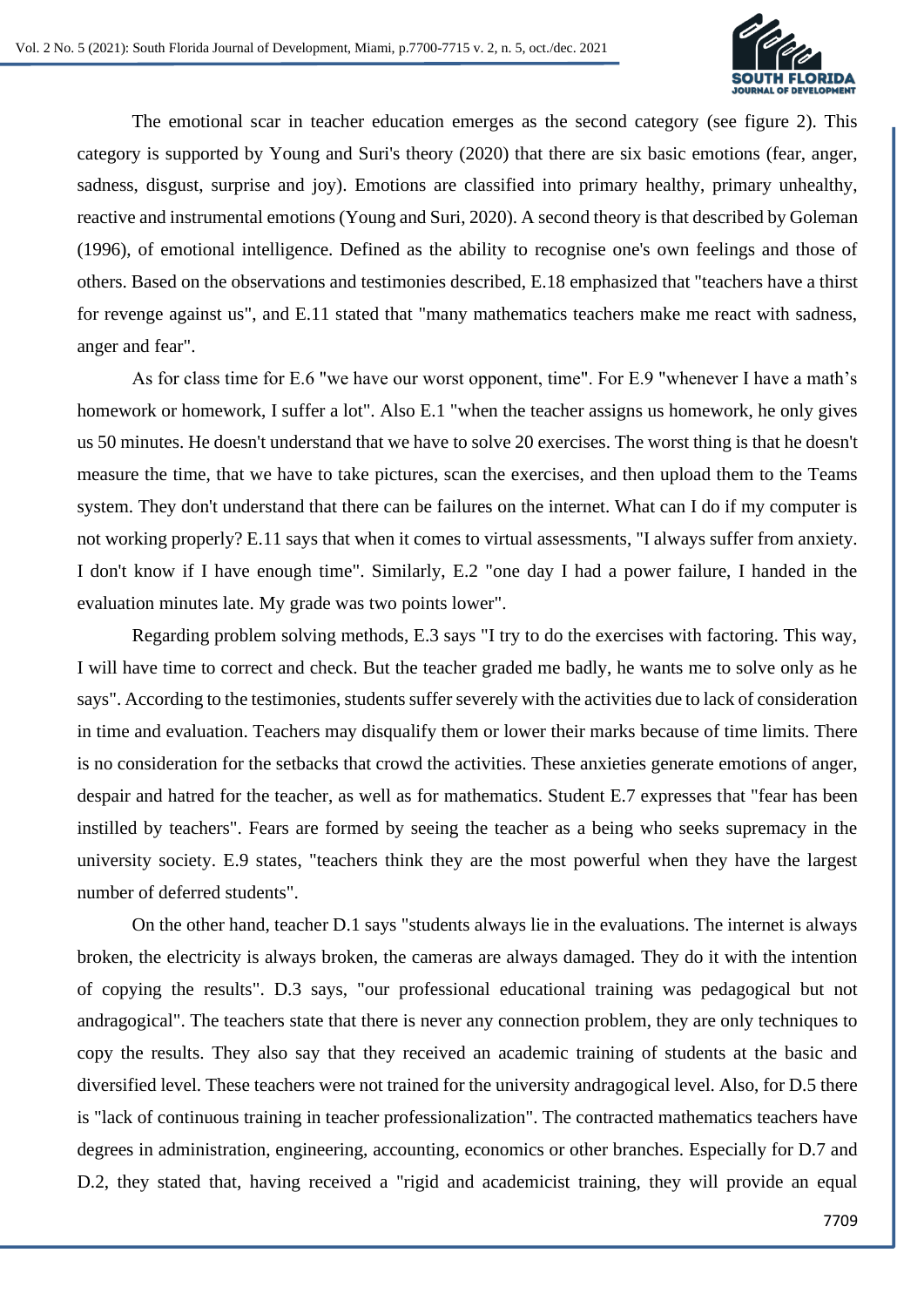

education to their students". In this way, according to the students' testimonies, a cyclical emotional scar is generated. For reasons of time in the virtual assessment, technological materials, lack of communication and trust. Also due to lack of communication and trust. Lack of professional university training. These emotions of fear and anger are transmitted to the students.



Figure 3 shows the third category catalogued as the educational perception of the university student. Through the observations perceived by the researchers, the Ecuadorian student has always been framed by behaviourist or academicist teaching. Informant E.13 says, "my teacher always tells me, solve the exercise as I teach you, as I have asked you to, don't do other things that I haven't asked for". Blumer (1969), in his theory of symbolic interactionism, emphasises that the ability to think is shaped by social interaction. Therefore, if a teacher demands a single model of problem solving, he demonstrates a behaviourist model (academicist model).

E.19 points out, "I perceive the teacher as a very fearful man". Informant E.20 defines the university mathematics teacher as "a very hard person, who does not allow mistakes in the exercises". In this way, the students visualise the mathematics teacher as being very rigorous and fearful. This image of a rigid teacher is common in Ecuadorian society. According to E.1 "when I was a child, I remember my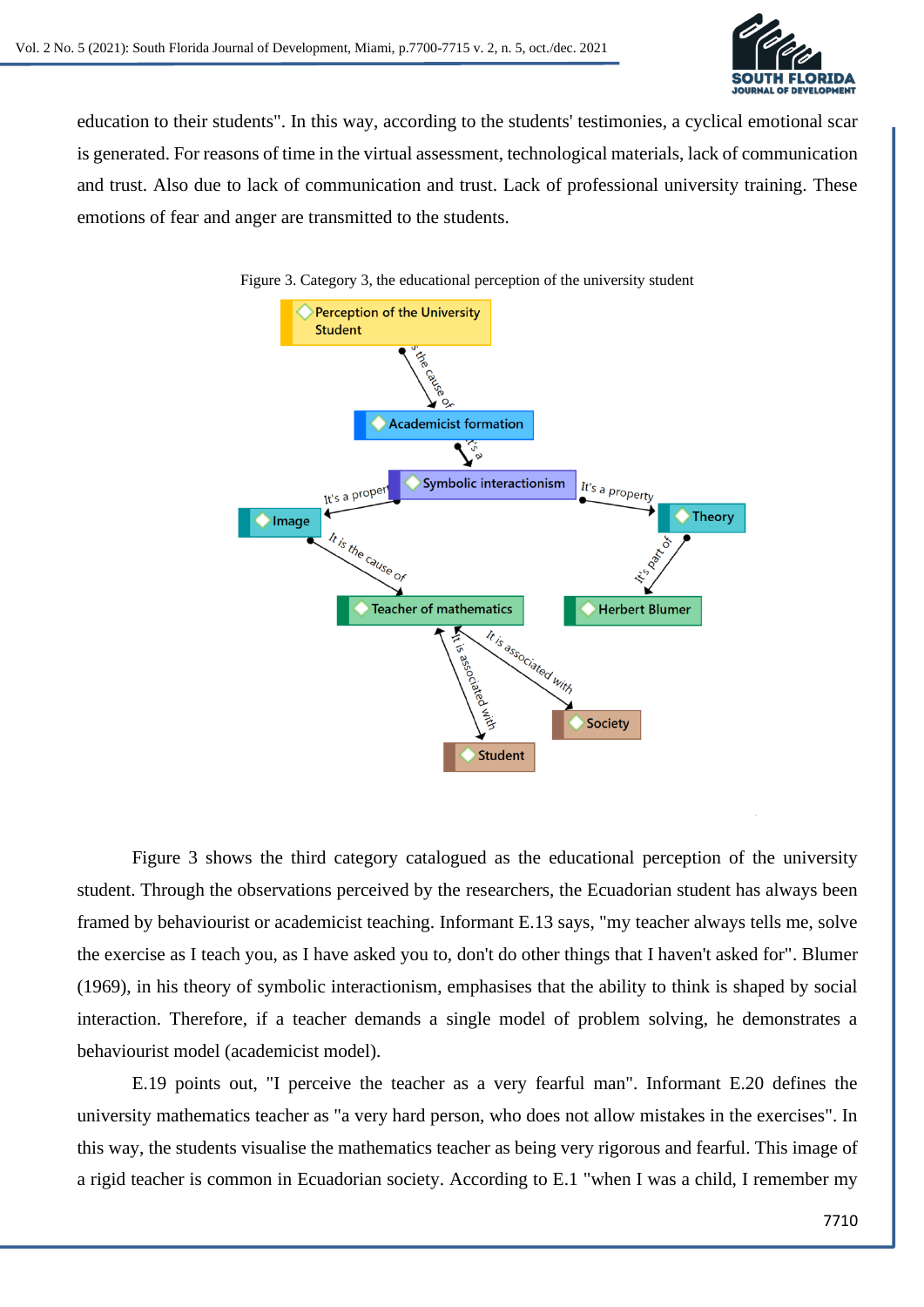

parents saying that teachers were always right. Now that I am at university, I see everything differently". For the researchers, the Ecuadorian family sees the mathematics teacher as an elite being. They are perceived in this way, as they possess knowledge of the exact sciences. The perception of virtual mathematics activities is not pleasant at the evaluative level. According to E.3 "it is not the same to be assessed by a machine as to be assessed by the teacher. Before, the teacher checked me and sometimes he could consider my results. But virtually, if any value is wrong, the whole result is negative.

This way, I get a bad result". Regarding recommended resources or strategies, E.17 mentions "we need digital didactic activities. We need the teacher to interact in a practical and digital way with us". For E.18 "the teacher sets up the camera and uses the acrylic board. It is the same technique as in face-to-face classes". The testimonies demonstrate the need for digital didactics in mathematics classes. On the other hand, according to D.6 "we have to keep control of the classes, otherwise these kids would make a mess". Teachers emphasize that they must maintain affective control through constant fear in the student population. The teacher gives off an image of never making a mistake. The teacher always longs to be perceived as a perfect entity for the logical reason of calculation.

#### **7 CONCLUSION**

After contrasting the testimonies - theories of teachers and students. The university mathematics teacher is a catalyst axis. This axis is composed of emotional, technological and ontological logic in the teaching of mathematics. The teachers expressed that virtual education is a process that they have mastered, but it requires improvement. The leading role of the university teacher as a catalyst associated with technology is the most transformative factor in determining its integration. The virtual education technique requires digital didactic changes. Students have an optimistic side in learning. But the evaluative quality generates a pessimistic view. A negativism towards virtual activities was revealed during the Covid-19 pandemic. This type of negativism is also known as technophobic according to Gadanidis, Clements and Yiu, (2018).

Teacher education should be linked to digital updating. In general, the research conforms to this dichotomy, although educators play the most important role in university training. The student is more closely linked to the face-to-face classroom teacher as opposed to the virtual classroom. In the light of the above, the development of human beings is framed in the constitution of different aspects. It is necessary to highlight the importance of emotions in the performance of university mathematics teachers. With the use of technological resources or virtual platforms, an emotional distancing has been created. This distancing is reflected in university students. It is reflected in a higher number of failures and rejections towards the adoption of virtual mathematics. Retrotopia was evident in the comparison between the traditional and virtual model. Teachers emphasised that face-to-face classes were better and more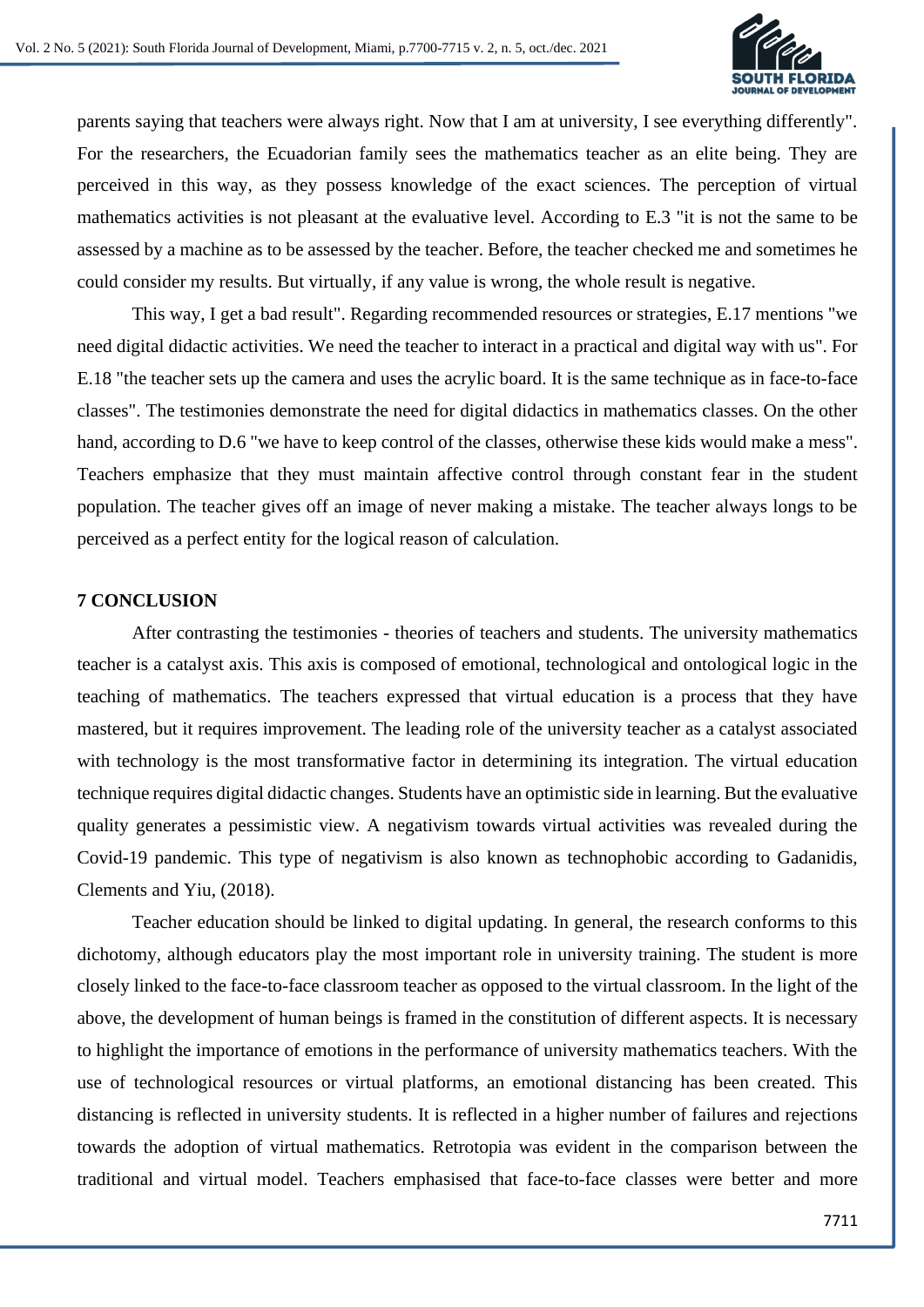

effective. When running virtual classes, teachers were the least motivated.

Hence the need to consider emotionality in mathematics. This can be applied with digital didactics and better affective communication. These components develop motivating lessons to promote meaningful learning for students. In view of this, the importance of digital teaching of mathematics for the generation of knowledge is incalculable. University education requires an andragogic transformation and understanding. In this perspective, it is necessary to emphasise that it is required within the construction of scientific knowledge. The insertion of digital andragogical elements used in the teaching and learning process. Explicit elements within virtual reality, to lead to an integral formation of the mathematical being (Godino, 2010).

In terms of virtual assessment quality, it is one of the areas where there is a higher number of failures. Due to low performance, students who study teaching prefer social sciences, natural sciences, music, art or other areas, which have nothing to do with mathematical thinking. This is due to beliefs that they are afraid of mathematics education or other related sciences. These beliefs have been passed down from generation to generation. In this regard, Heefer (2019) points out that the traditional view of mathematics, where the student was punished to learn mathematical procedures, must be overcome. Today, the teacher must catalyse and provoke a motivating reaction to overcome the students' fear of mathematics. These actions should be mandatory for virtual teachers in times of the Covid-19 pandemic.

Similarly, teachers must undertake a humanistic teaching of mathematics. Actions aimed at developing mathematics immersed in everyday life must be integrated. In view of the above, it is necessary to highlight the transformation that mathematics has undergone in times of quarantine. Mathematics must move from a closed area to a flexible area that is specific to everyday life. In this way, the development of meaningful learning becomes a reality. All of this makes mathematics inescapable in the understanding of various elements.

After analysing the testimonies described by the informants, the interpretations issued in the research and the theoretical contexts through the qualitative analysis system. We conclude with the following theoretical approach: "There is a high deficit of teacher training for the teaching of virtual mathematics. The emotional logic of the Ecuadorian teacher leads him/her to portray a rigid academic being. A being that generates student fear and rejection in the educational community".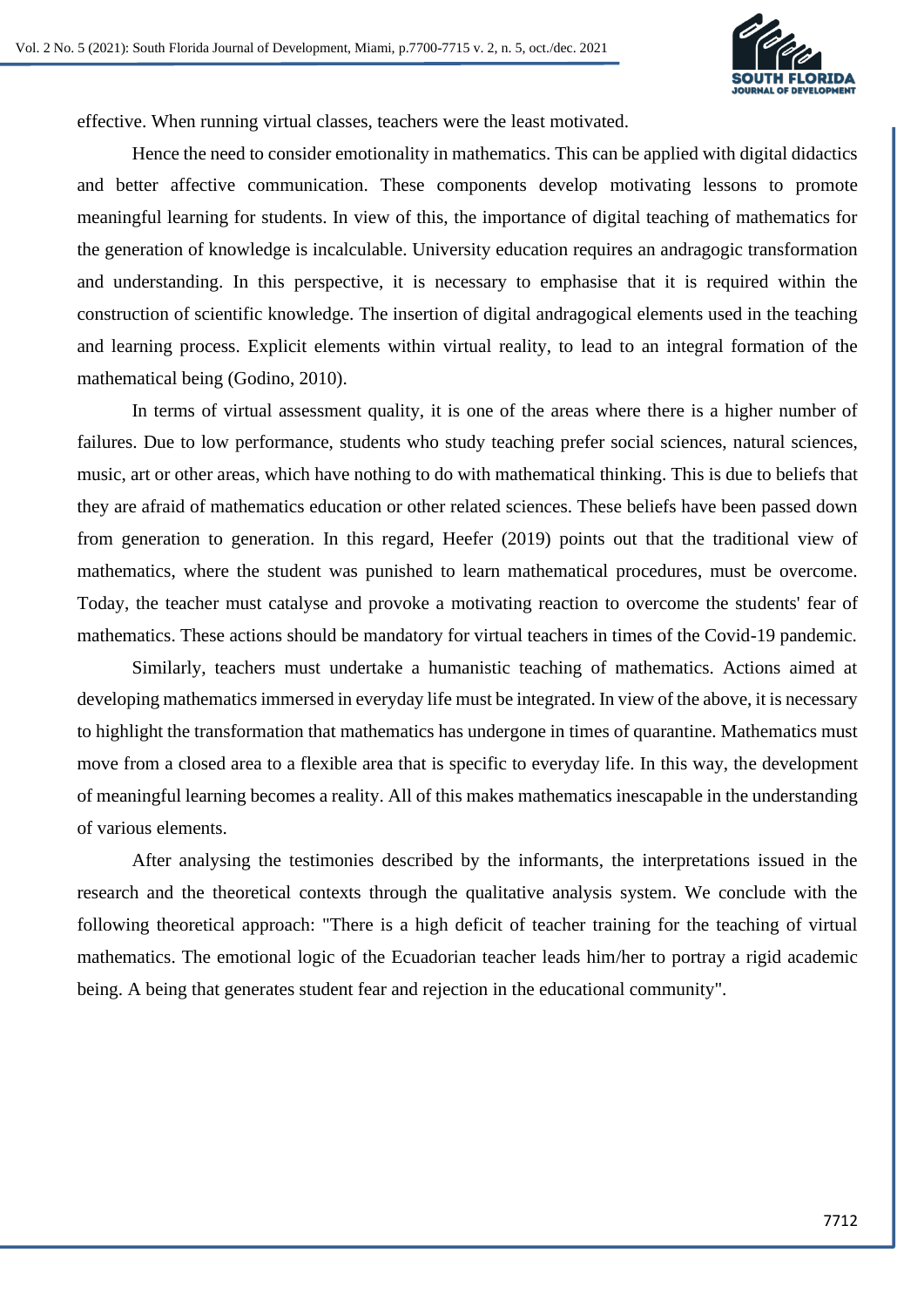

#### **REFERENCES**

Alves P., Miranda L., Morais, C. & Vieira, D. (2018). Learning styles of higher education students and access to virtual environment tools. *Tendencias Pedagógicas, 31*, 69-81.

Amalu, M. (2018). Emotional intelligence as predictor of academic performance among secondary school students in Makurdi Metropolis of Benue State. *International Journal of Scientific Research in Education*, 11(1), 63-70.

Arévalo, E., Guzmán, H. & Sánchez, E. (2021). South Florida Journal of Development, 2(5), 6371-6381. 10.46932/sfjdv2n5-008.

Ausubel, D. (1976). *Educational psychology. A cognitive point of view.* Trillas.

Bauman, Z. (2017). *Retrotopía.* Polity Press.

Blumer, H. (1969). *Symbolic Interactionism, Perspective and Method*. University of California Press.

Bottia, M., Stearns, E., Mickelson, R., Moller, S. & Jamil, C. (2020). The Importance of Community Colleges in Students' Choice to Major in STEM. *The Journal of Higher Education*, 91(7), 1116-1148. https://doi.org/10.1080/00221546.2020.1742032

Breda, A., Font, V. & Pino, L. (2018), Valorative and normative criteria in the Didactics of Mathematics: the case of constructed didactic suitability. *Bolema: Boletim de Educação Matemática, 32*(60), 255-278. https://dx.doi.org/10.1590/1980-4415v32n60a13.

Cejas, M., Mendoza, D., Navarro, M., Rogel, L. & Ortega, Y. (2019). A Performance-Centred Competency-Based Approach to Quality University Teaching. *Integratsiya obrazovaniya, 23*(3), 350- 365. https://doi.org/10.15507/1991-9468.096.023.201903.350-365

Díaz Barriga, F. (2002). *Super Learning Strategies*. Trillas.

Fatima, R. (2012). *Role of Mathematics in the Development of Society. National Meet on Celebration of National Year of Mathematics*. Organized by NCERT.

Fernández, C., Sánchez, G., Valls, J. & Callejo, L. (2018). Noticing students mathematical thinking: characterization, development and contexts. *Avances de Investigación en Educación Matemática, 13*, 39  $-61.$ 

Gadanidis, G., Clements, E. & Yiu, Ch. (2018). Group Theory, Computational Thinking, and Young Mathematicians. *Mathematical Thinking and Learning, 20*(1), 32-53. https://doi.org/10.1080/10986065.2018.1403542

Gaitán, J. & Lozano, C. (2012). Triangulation in the analysis of the social representation of climate change. *Proceedings of the 2nd National Congress on Communication Research Methodology, 2*, 559- 614.

García, P. (2011). *Social Education*. Editorial Siglo XXI.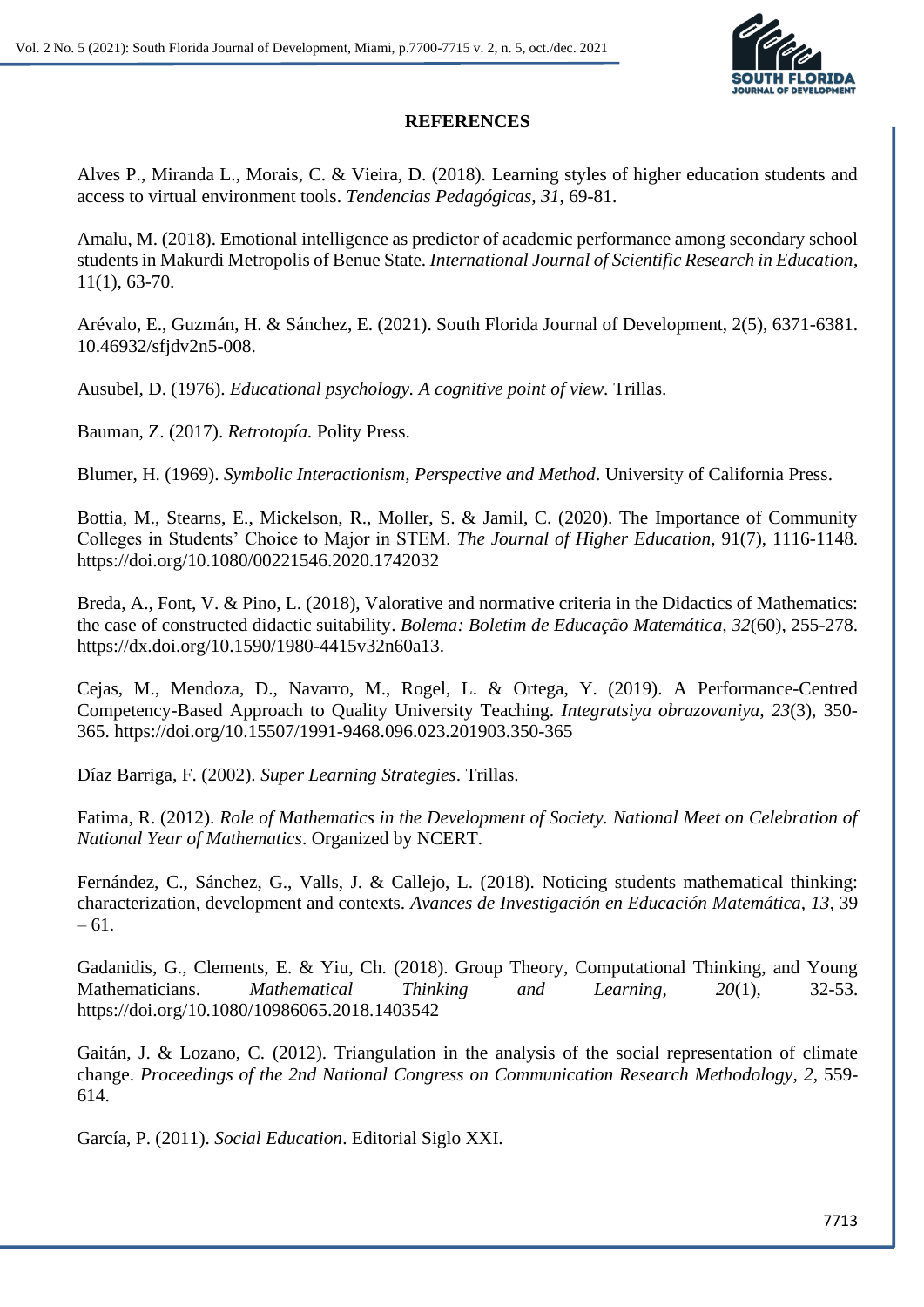

García, S., Miranda, Ch. & García, C. (2019). Tick-based follow-up model of continuous teacher training. *Runae, 2*, 66 – 88.

Godino, J. (2010). *Teaching and learning mathematics*. Edumat-Maestro.

Goleman, D. (1996). *Emotional intelligence.* Kairos.

Guerrero, R., Menezes, T. & Ojeda, M. (2017). Scenario approximation in a phenomenological study in Mexico: experience report. *Revista Brasileira de Enfermagem, 70*(4), 885-90. https://doi.org/10.1590/0034-7167-2016-0601.

Guo, F., Hong, X. & Coates, H. (2020). Accelerated transformation: designing global online higher education. *Higher Education Research & Development*, *39*(7), 1322-1326. https://doi.org/10.1080/07294360.2020.1824209

Heefer, A. (2019). Visual culture and mathematics in the early modern period. *British Journal for the History of Mathematics, 34*(3), 194-195. https://doi.org/10.1080/26375451.2019.1653066.

Iranzo, P., Camarero, M., Barrios, Ch., Tierno, J. & Gilabert, S. (2018). What Do Teachers Think about School Leadership Competencies and Their Initial Training? *Revista Iberoamericana sobre Calidad. Eficacia y Cambio en Educación, 16*(3), 1-20. https://doi.org/10.15366/reice2018.16.3.002.

Katartzi, E. & Hayward, G. (2020). Transitions to higher education: the case of students with vocational background. *Studies in Higher Education*, 45(12), 2371-2381. https://doi.org/10.1080 / 03075079.2019.1610866

Krishnapratap, S., Dasgupta, H. & Vispute, S. (2020). Analysis of factors influencing international student destination choice: a case of Indian HE. *Journal of Further and Higher Education*, 44(10), 1388-1400. https://doi.org/10.1080/0309877X.2019.1690640

López, R. (2011). *Social Manifestations of Human Thought*. Paidos

Melgarejo, Ch. (2015). *Teaching and Learning Mathematics*. Universidad Autónoma de México.

Mendoza, D., Mendoza, D. & Mendoza, E. (2018). Guidelines to Strengthen Positive Attitudes Towards Study at University Education. *Mediterranean Journal of Social Sciences, 9*(4), 19-29. https://doi.org/10.2478/mjss-2018-0111.

Mendoza, D., Nieto, Z. & Vergel, M. (2019). Technology and mathematics as a cognitive component. *Journal of Physics: Conference Series, 1414*(012007). https://doi.org/10.1088/1742- 6596/1414/1/012007.

Mendoza, D., Cejas, M., Navarro, M., Flores, E. & Vega, V. (2020). Causes and Effects of the Division Algorithm Applied in Ecuadorian Education. *International Journal of Instruction*, 13(3), 61-74. https://doi.org/10.29333/iji.2020.1335a.

Mendoza, D., Cejas, M., Rivas, G. & Varguillas, C. (2021). Anxiety as a prevailing factor of performance of university mathematics students during the COVID-19 pandemic. *The Education and science journal*, 23(2), 94-113. https://doi.org/10.17853/1994-5639-2021-2-94-113